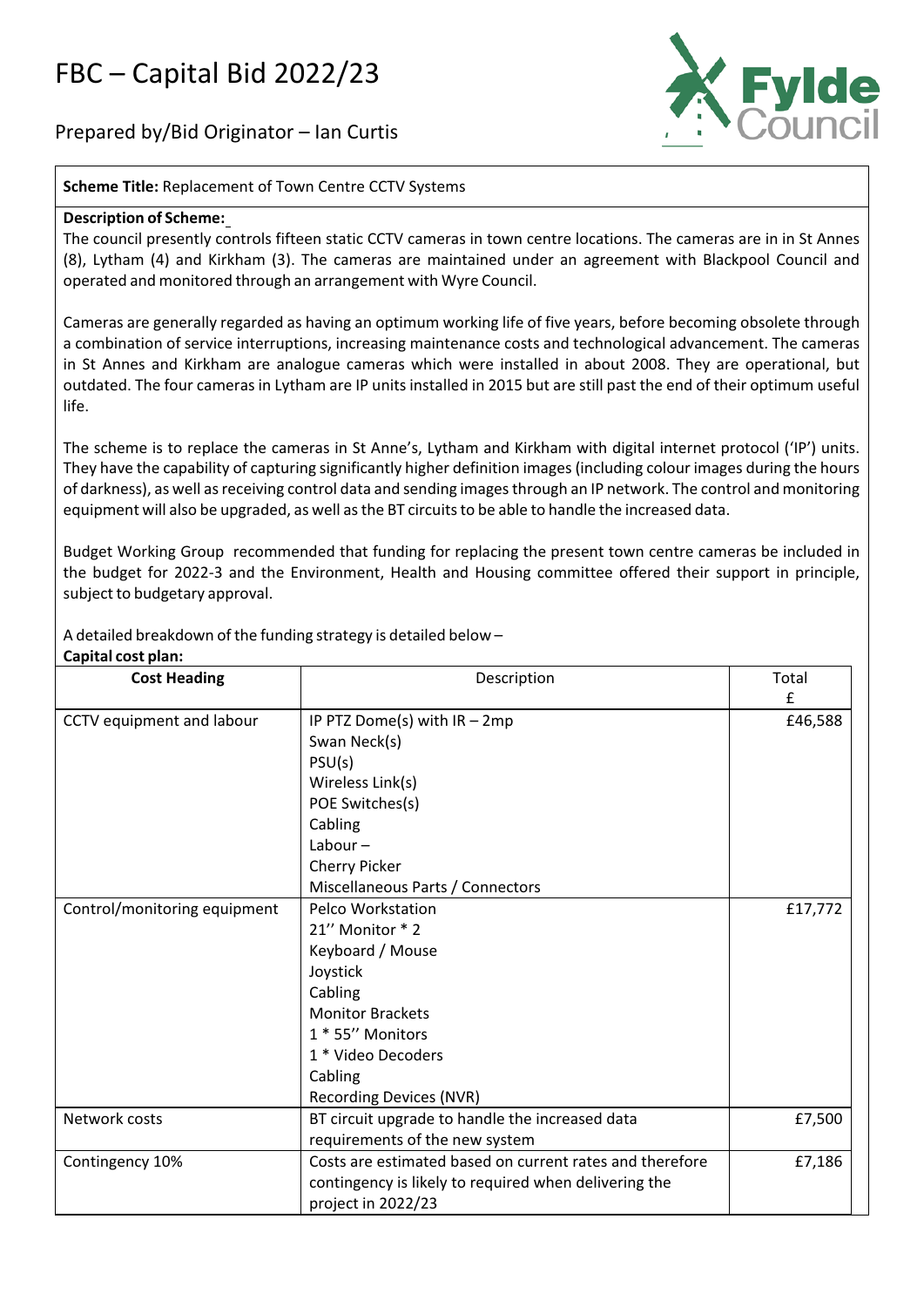| <b>Total</b>                                                                                                                                                                                                                                                                                                                                                                                                                                                                                                                                                                                                                                                |                                                     |                                                                                            |                                                                                                           | £79,046              |  |
|-------------------------------------------------------------------------------------------------------------------------------------------------------------------------------------------------------------------------------------------------------------------------------------------------------------------------------------------------------------------------------------------------------------------------------------------------------------------------------------------------------------------------------------------------------------------------------------------------------------------------------------------------------------|-----------------------------------------------------|--------------------------------------------------------------------------------------------|-----------------------------------------------------------------------------------------------------------|----------------------|--|
|                                                                                                                                                                                                                                                                                                                                                                                                                                                                                                                                                                                                                                                             |                                                     | Outputs (i.e. details of what the investment will specifically deliver):                   |                                                                                                           |                      |  |
|                                                                                                                                                                                                                                                                                                                                                                                                                                                                                                                                                                                                                                                             |                                                     |                                                                                            | Continuation of surveillance provision in the town centres before the current system becomes obsolete.    |                      |  |
|                                                                                                                                                                                                                                                                                                                                                                                                                                                                                                                                                                                                                                                             |                                                     |                                                                                            | A more effective surveillance system with better quality images that will assist the Police Service.      |                      |  |
|                                                                                                                                                                                                                                                                                                                                                                                                                                                                                                                                                                                                                                                             |                                                     | A more efficient surveillance system with a reduction of breakdowns and operational costs. |                                                                                                           |                      |  |
|                                                                                                                                                                                                                                                                                                                                                                                                                                                                                                                                                                                                                                                             |                                                     | Reassurance to the community that the town centres are a safe place to visit               |                                                                                                           |                      |  |
|                                                                                                                                                                                                                                                                                                                                                                                                                                                                                                                                                                                                                                                             |                                                     |                                                                                            |                                                                                                           |                      |  |
|                                                                                                                                                                                                                                                                                                                                                                                                                                                                                                                                                                                                                                                             | Corporate Plan and other key corporate strategies?) |                                                                                            | Contribution to corporate objectives (how does the proposal achieve or help deliver priorities within the |                      |  |
| The new town centre CCTV provision will contribute strongly towards corporate plan objectives, and in particular<br>to creating a vibrant and healthy economy and creating a great place to live and visit. Visitors and local people<br>using town centre facilities will be able to have increased confidence that they will not be affected by anti-social<br>behaviour or crime, making our town centres an even better place to shop and spend leisure time. This increased<br>confidence will lead to greater numbers of people visiting and staying longer, which will in turn enhance the<br>viability and profitability of town centre businesses. |                                                     |                                                                                            |                                                                                                           |                      |  |
|                                                                                                                                                                                                                                                                                                                                                                                                                                                                                                                                                                                                                                                             |                                                     |                                                                                            |                                                                                                           |                      |  |
|                                                                                                                                                                                                                                                                                                                                                                                                                                                                                                                                                                                                                                                             |                                                     |                                                                                            | Budget Resource Requirements - Breakdown of initial capital costs and future revenue implications         |                      |  |
| Estimated Total Capital costs of bid (£000's):<br>£79,046                                                                                                                                                                                                                                                                                                                                                                                                                                                                                                                                                                                                   |                                                     |                                                                                            |                                                                                                           |                      |  |
| Annual future additional Revenue costs arising from the bid as applicable (£000's): £0<br>Revenue funding for the annual costs for maintenance of the circuits and equipment, will be covered in the<br>existing revenue base budget.                                                                                                                                                                                                                                                                                                                                                                                                                       |                                                     |                                                                                            |                                                                                                           |                      |  |
| Value and phasing of bid (amend dates as necessary):                                                                                                                                                                                                                                                                                                                                                                                                                                                                                                                                                                                                        |                                                     |                                                                                            |                                                                                                           |                      |  |
| 2022/23<br>£79,046                                                                                                                                                                                                                                                                                                                                                                                                                                                                                                                                                                                                                                          | 2023/24<br>£000                                     | 2024/25<br>£000                                                                            | 2025/26<br>£000                                                                                           | <b>Total</b><br>£000 |  |
| Existing resources in the Capital Programme relating to this scheme (as applicable):                                                                                                                                                                                                                                                                                                                                                                                                                                                                                                                                                                        |                                                     |                                                                                            |                                                                                                           |                      |  |
| 2022/23<br>£000                                                                                                                                                                                                                                                                                                                                                                                                                                                                                                                                                                                                                                             | 2023/24<br>£000                                     | 2024/25<br>£000                                                                            | 2025/26<br>£000                                                                                           | <b>Total</b><br>£000 |  |
|                                                                                                                                                                                                                                                                                                                                                                                                                                                                                                                                                                                                                                                             |                                                     |                                                                                            |                                                                                                           |                      |  |